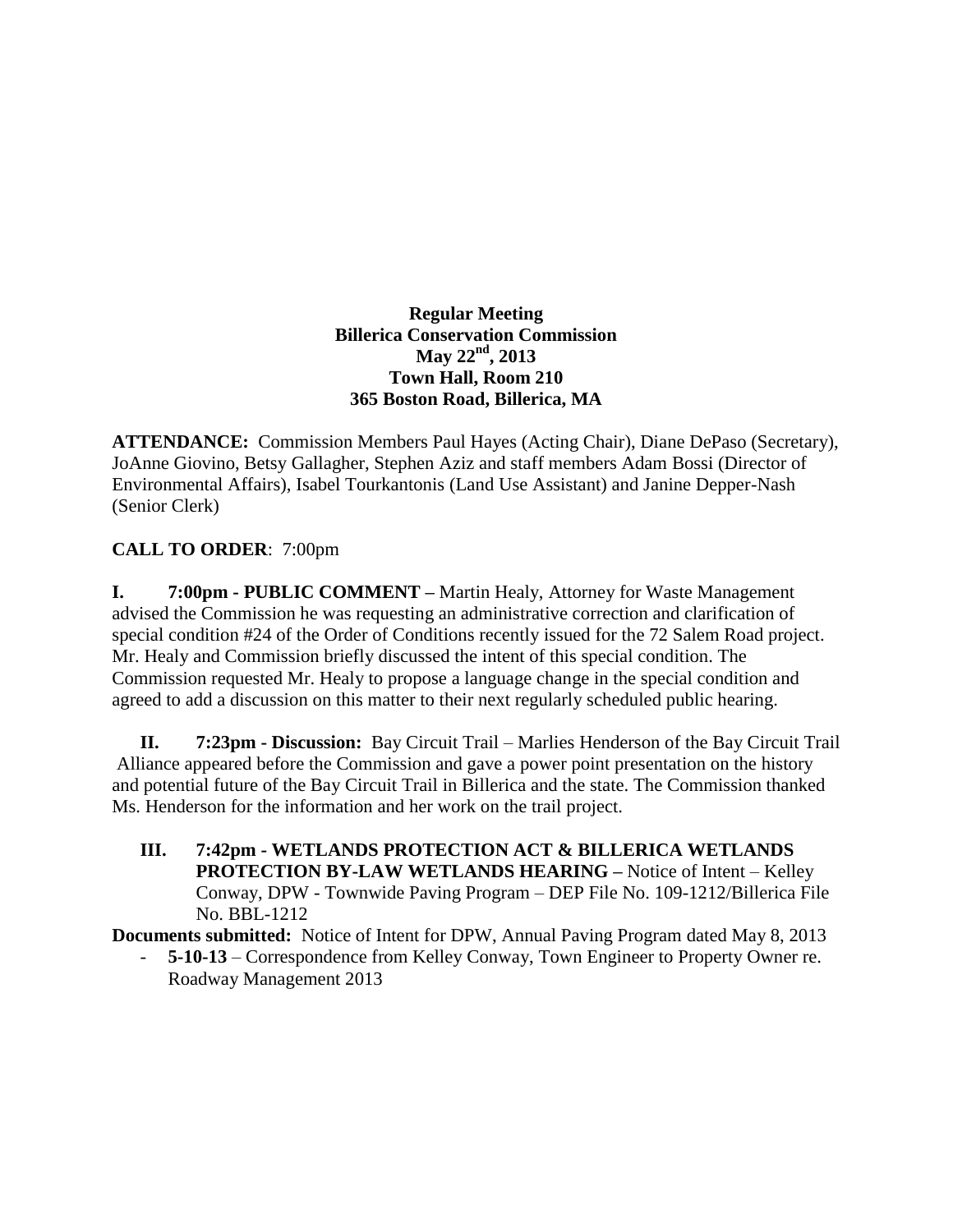- **5-20-13** – Correspondence from Kelly Conway, Town Engineer to Conservation Commission re. DPW Annual Paving Program, Local Bylaw Variance Request

Kelley Conway, Town Engineer discussed the NOI for proposed roadway paving work. Ms. Conway explained this NOI was different than ones submitted in previous years for town paving work as it not only presented this year's planned paving work but also requested the Commission to issue a 5-year Order of Conditions to allow for a more streamlined review of yearly paving work. Ms. Conway and the Director reminded the Commission of the DPW's effort to seek a "generic" Order of Conditions earlier in the year that MA DEP had expressed concerns about. This NOI addressed MA DEP's concern as it focused an annually occurring series of projects that are very similar in scope. Ms. Conway referenced two active Orders of Conditions issued by the Commission for the previous two year's paving program work and noted that most work permitted by those Orders had been successfully completed.

The Commission and Ms. Conway discussed the 2013 paving program work proposed in the NOI. The Commission noted that as some work is proposed within the "No Disturbance" Buffer Zone that a Bylaw variance request must be filed and reviewed. The Commission and Ms. Conway discussed the proposed work's compliance with MA Stormwater Management Standards focusing on issues associated with the increase of impervious surface stemming from the paving of gravel roadways. The Commission requested additional information regarding stormwater operations and maintenance protocols and additional detail on proposed LID stormwater measures. The Commission referenced MA DEP's comments on the NOI and requested Ms. Conway to address them. The Commission and Ms. Conway discussed DPW conducting test pits and locations of proposed infiltration basins and Ms. Conway requested the Commission require such work prior to construction as a condition of the Order of Conditions.

Member of the audience, Christina Forsythe of Elsie Avenue, asked about the scope of proposed paving on Old Middlesex Turnpike. Ms. Conway responded to the question.

The Commission requested the Director to provide copies of previous Orders of Conditions issued for paving projects for their reference at the next hearing on the case. The applicant requested to continue the public hearing.

**MOTION:** TO continue this Hearing to June 12<sup>th</sup>, 2013. Moved by Commissioner Giovino, seconded by Commissioner DePaso. Carried. All in favor.

**IV. 8:19pm - WETLANDS PROTECTION ACT & BILLERICA WETLANDS PROTECTION BY-LAW WETLANDS HEARING –** Notice of Intent – Continued Public Hearing - New Locust Realty Trust – Quaker Lane – DEP File No. 109-1207/Billerica File No. BBL-1207

**Documents submitted: 5-14-13** – Correspondence from Doug Lees, Land Engineering  $\&$ Environmental Services, Inc. to Billerica Conservation Commission re. Quaker Lane, Map 85, Parcel 173 with attached plan titled Site Grading Plan, prepared by New Locust Realty Trust,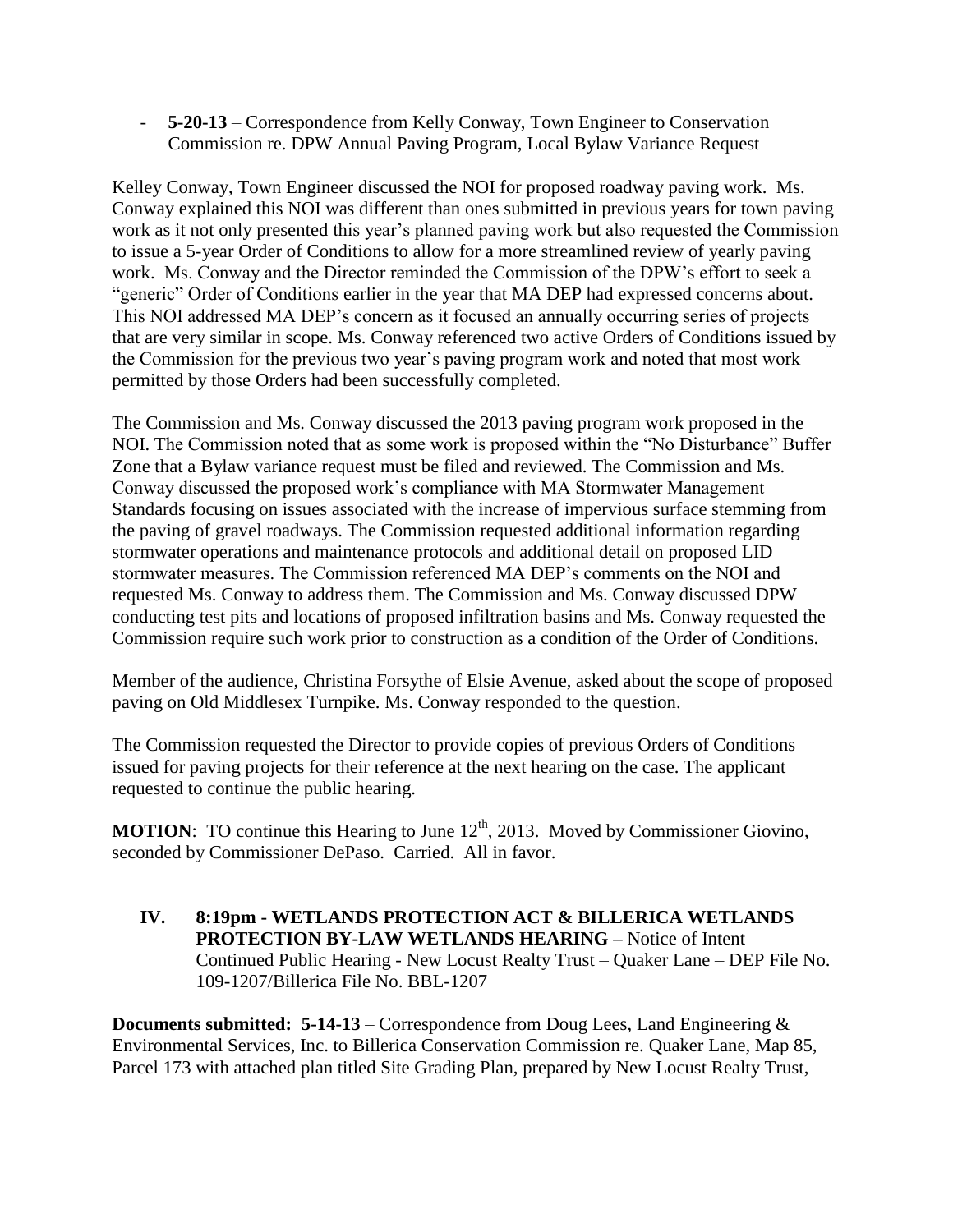signed and stamped by Douglas Lees, dated March 12, 2013, revised May 14, 2013, Scale:  $1"=20'$ 

Doug Lees of Land Engineering & Environmental Services attended and noted that additional information requested at the last hearing on the case had been submitted, including soils data to supplement the wetlands report. Mr. Lees reviewed revisions made to the NOI plans including a 20% reduction in the size of the proposed house, moving of the proposed house further from the River, addition of drainage swales and increase in proposed mitigation plantings.

The Commission inquired about the status of the Board of Health application for the proposed project. Mr. Lees noted that the Board of Health had denied the project a permit and that the applicant was in the process of appealing that decision.

Several abutters of the site voiced concerns about the potential for the project to exacerbate existing flooding issues in the neighborhood, concerns regarding the loss of mature trees and potential neighborhood disruption from construction vehicles. Abutters questioned the accuracy of the wetland delineation. The Conservation Assistant and Mr. Lees discussed the wetland delineation. Commission staff noted that they initially disagreed with the location of several wetland flags but that they had met with the project wetland scientist at the site and delineation was adjusted. The adjustment was incorporated in the revised NOI plan and flags relocated in the field.

The Commission discussed the proposed project noting it appeared to have been designed in accordance with the applicable performance standards of the Act and Bylaw. The Commission noted a series of special conditions to be included in the Order of Conditions.

**MOTION:** TO close, sign and issue an Order of Conditions within 21 days and to include the conditions about the tree, construction material and erosion controls as discussed. Moved by Commissioner Giovino, seconded by Commissioner DePaso. Carried. All in favor.

**V. 9:10pm - WETLANDS PROTECTION ACT & BILLERICA WETLANDS PROTECTION BY-LAW WETLANDS HEARING –** Notice of Intent – Continued Public Hearing - 0 Elsie Avenue – Jonathan Gallant – DEP File No. 109- 1211/Billerica File No. BBL-1211

Applicant Jonathan Gallant attended with his representative Matt Waterman from LandTech Consultants. Mr. Waterman explained the project. Mr. Waterman explained they are proposing to build a single family house on pilings with an attached deck, gravel driveway and utilities within the Riverfront Area and Floodplain of the Concord River. Mr. Waterman noted they were beginning the permitting process with the Board of Health and were informed of site plan changes the Board will required.

The Commission expressed numerous concerns with the proposed plan and noted that project plans were missing design details and other regularly required information. The Commission noted the NOI was missing a wetlands report and did not include sufficient information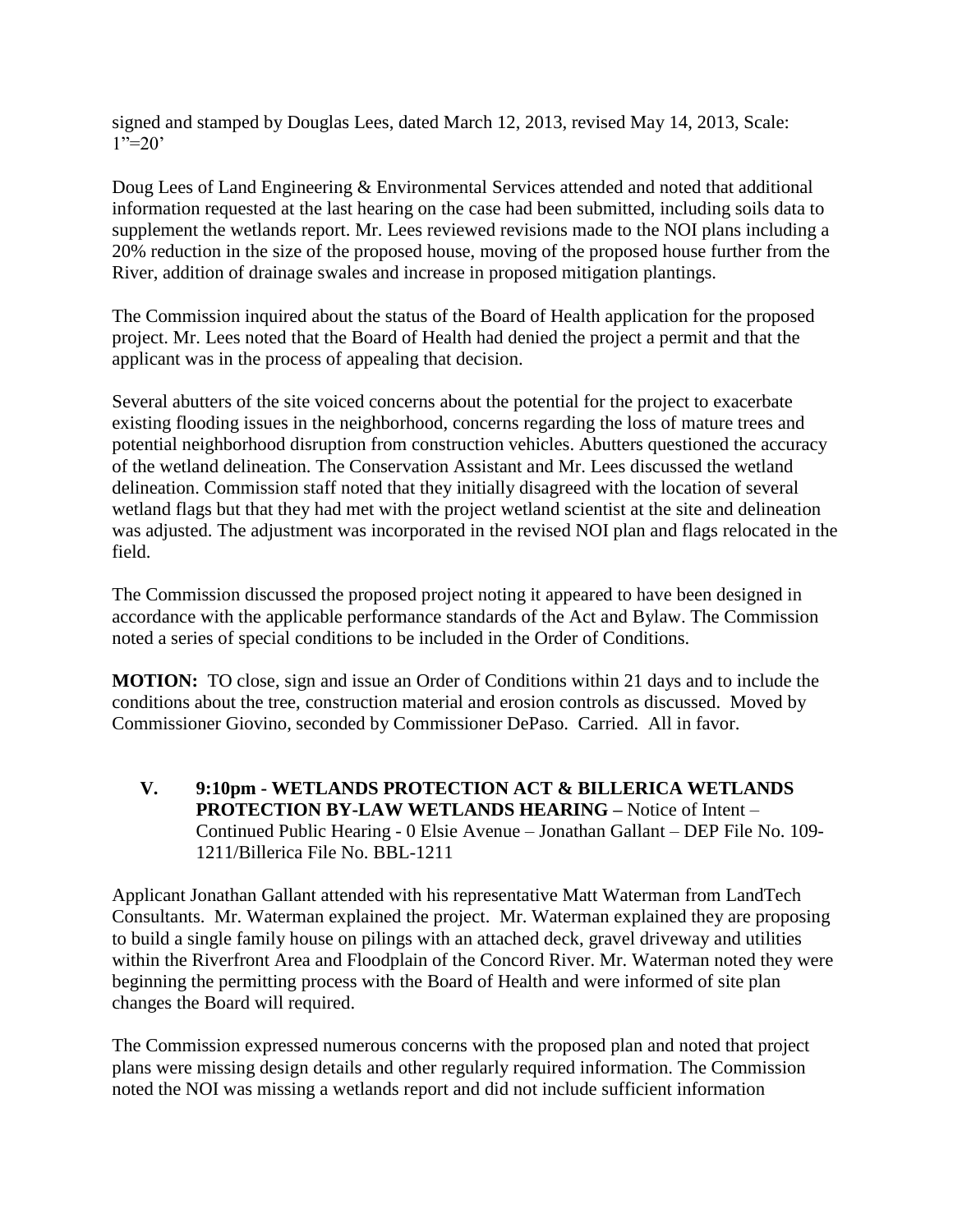regarding limits of site work, tree removals, grading and other information necessary to explain how the proposal may comply with the applicable performance standards of the Act and Bylaw. The Commission requested additional information be submitted and plans be revised. The Commission noted that the DPW was in the process of seeking permits to pave Elise Avenue and advised the applicant to contact the Town Engineer to discuss any street opening permitting that may be required prior to construction of the project if/when permitted.

Members of the audience spoke:

Kristina Forsyth, 44 Elsie Avenue, asked about the number of trees being taken down. Dan and Kathryn MacNeil, 41 Elsie Avenue, voiced concern about flooding. Pamela Gillespie, 40 Elsie Avenue, voiced concern about emergency vehicles being able to reach residents when it floods.

Deborah Squires, 42 Elsie Avenue, felt the project didn't meet a number of requirements.

The applicant requested to continue the public hearing noting additional information would be submitted and issues would be worked out with the Board of Health.

**MOTION:** TO continue this Hearing to June 12<sup>th</sup>, 2013. Moved by Commissioner Giovino, seconded by Commissioner DePaso. Carried. All in favor.

**VI. 9:54pm - WETLANDS PROTECTION ACT & BILLERICA WETLANDS PROTECTION BY-LAW WETLANDS HEARING –** Notice of Intent – Continued Public Hearing - 16 Ravine Road – George Allen and Sons Construction – DEP File No. 109-1210/Billerica File No. BBL-1210

Stephen Dresser, of Dresser, Williams & Way, Inc. attended and discussed the proposed project. He advised the Commission they have been before the Zoning Board of Appeals and have received approval to split this property into 2 separate lots and to build 2 single family homes. Mr. Dresser also noted that septic systems have been approved by the Board of Health.

The Commission and Mr. Dresser discussed the proposed project. The Commission requested revised plans showing a visual barrier at the 50' No Alteration Zone and the new hay bale line around the shed. The Commission noted a variance for work proposed within the No Alteration Zone was necessary. Mr. Dresser wrote and submitted a variance requested to the Commission at the hearing. The Commission reviewed the request and noted the project could be conditioned to comply with the applicable performance standards of the Act and Bylaw.

**MOTION**: TO grant the variance to S. 3.03.C.3(a). Moved by Commissioner Giovino, seconded by Commissioner DePaso. Carried. All in favor.

**MOTION**: TO close this Hearing, sign and issue an Order of Conditions within 21 days. Moved by Commissioner Giovino, seconded by Commissioner DePaso. Carried. All in favor.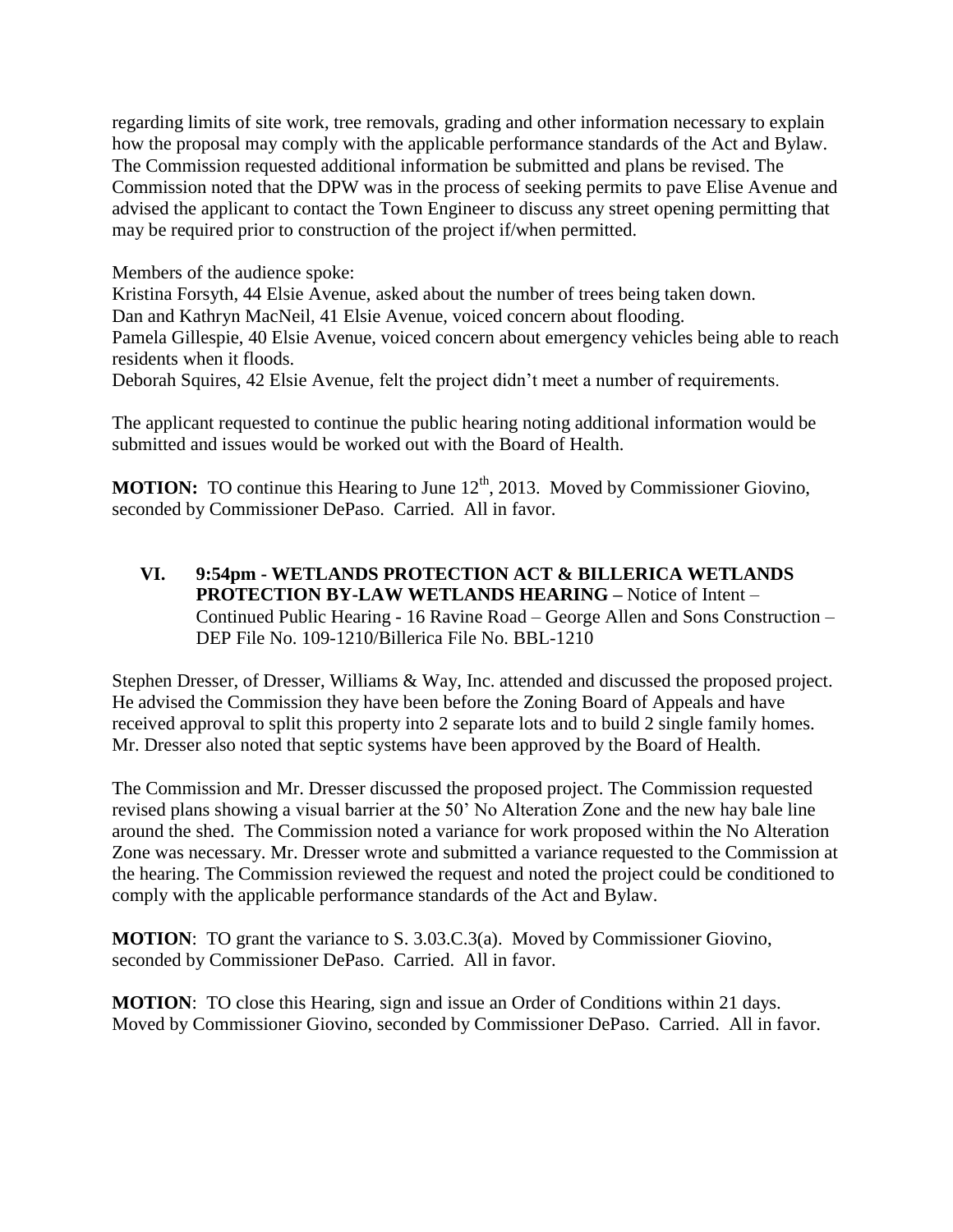## **VII. 10:19pm - WETLANDS PROTECTION ACT & BILLERICA WETLANDS PROTECTION BY-LAW WETLANDS HEARING – REQUEST FOR DETERMINATION OF APPLICABILITY –** Robert and Jamie Viscione – 4 Mary Road

**Documents submitted**: Request for Determination of Applicability dated May 8, 2013, prepared by Dresser, Williams & Way, Inc., with attached plan titled Plan of Land, prepared by Dresser, Williams & Way, Inc., signed and stamped by Stephen Dresser, dated May 7, 2013, Scale: 1"=40'

Stephen Dresser of Dresser, Williams & Way, Inc. attended. He explained the Applicant is proposing to build an above ground pool and a 20'x 20' deck. The Commission and Mr. Dresser discussed the proposed project and requested the deck be reduced to 12' x 12'; that the pool be shifted so it is 30' from the bordering vegetated wetland; that the landscaped area remain as is and that there be no further encroachment into the buffer zone; if the shed is ever moved it be moved outside of the 25' No Alteration Zone; and that there be no further debris or yard waste in the buffer zone. Mr. Dresser submitted a sketch/annotated plan documenting the shift in pool location and agreed the project could abide by the stipulations discussed. Mr. Dresser requested to close the public meeting.

**MOTION:** TO issue a negative determination and include conditions that were discussed and that this Determination shall be recorded at the Registry of Deeds. Moved by Commissioner Giovino, seconded by Commissioner DePaso. Carried. All in favor.

## **VIII. ADMINISTRATIVE MATTERS/DIRECTOR'S REPORT**

**Enforcement / Violation Updates –** Empire Recycling, 36 Sterling Road: The Director discussed violations of the Act, Bylaw and existing Order of Conditions, MA DEP #109- 1166/BBL#1166 discovered at a recent joint department site inspection. The Director advised the Commission that the issuance of an Enforcement Order appeared warranted. The Commission instructed the Director to issue an appropriate Enforcement Order.

The Director provided a brief update on the open Enforcement Order issued for the Villages at Pinehurst project, MA DEP #109-911/BBL#911.

**Land Donations** – The Director reported that he attended a recent meeting of the Board of Selectmen who enthusiastically voted to accept the donation of land by Paul Pronco on Bellflower Road. The Director also noted that another land owner recently approached him about potentially donating a large parcel of approximately 17 acres and he is beginning to work on that.

## **Certificate of Compliance Requests:**

DEP File No.109-398 - Pinehurst Substation No. 92, New England Power Co. DEP File No.109-849 - Billerica Ave K-137E Line Tap, New England Power Co.

Tracy Duarte of Coneco appeared before the Commission representing National Grid. The Conservation Assistant noted site visits were conducted and she had some outstanding concerns